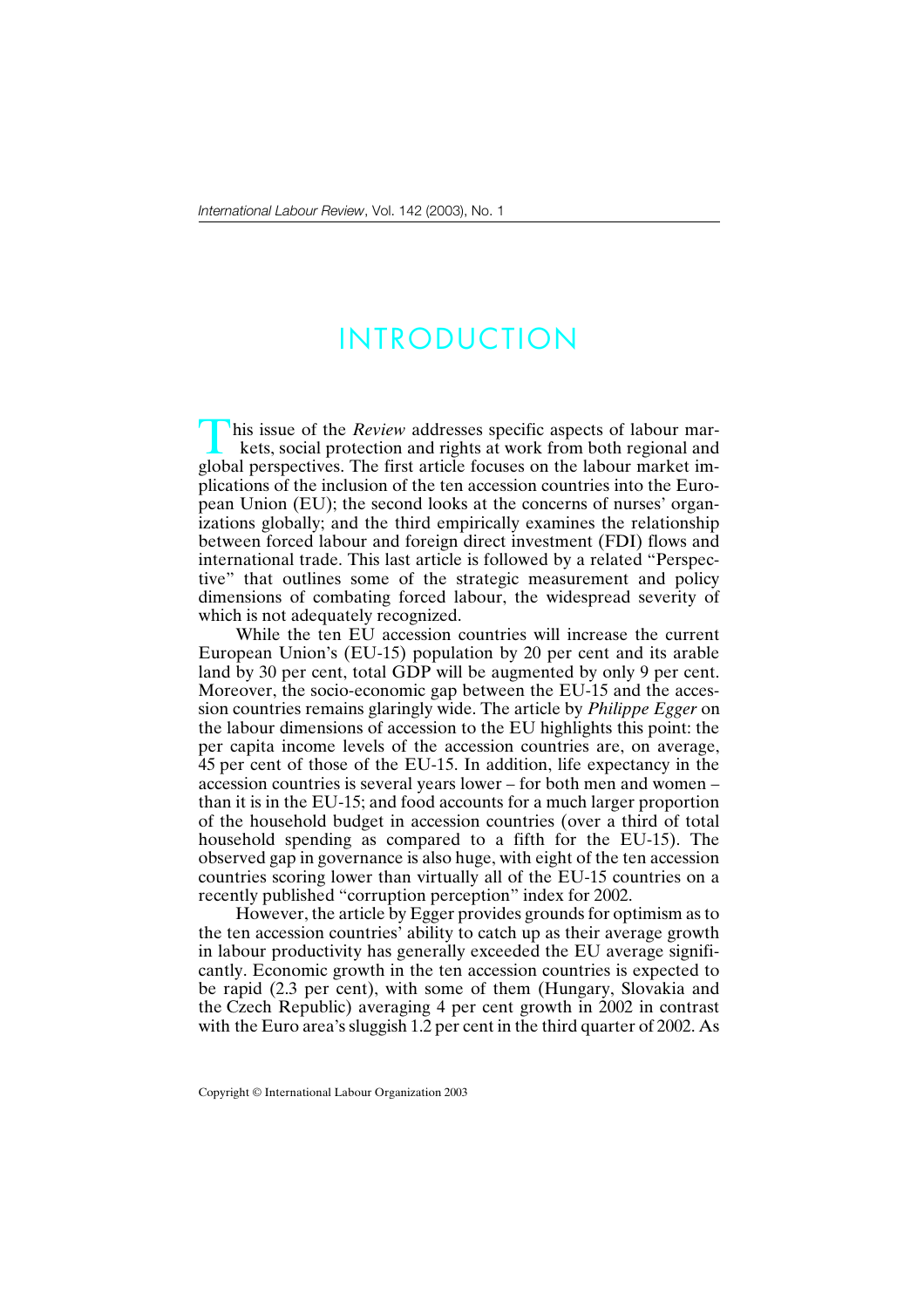Egger rightly points out, FDI flows are a major force in narrowing the gaps in major socio-economic indicators. Indeed, while FDI flows have plunged globally, some of the accession countries have registered an increase on this score. Interestingly, the accession countries' trade with EU countries has expanded to offset shrinking trade links with the Russian Federation.

A particular challenge that Egger identifies is that of long-term unemployment in the accession countries, with nearly half of all unemployed men and women having been unemployed for over a year, as employment growth has failed to keep pace with economic growth. To improve the situation, Egger suggests measures like coordinated wage bargaining in accession countries, similar to that practised in the EU-15, in order to enhance employment levels by maintaining low inflation. However, compliance with the EU's strict regulatory requirements may lead to job losses in the accession countries' employment-intensive small businesses. For instance, a third of Poland's 3,800 slaughterhouses, most of which are small-scale operations, could be forced out of business if they cannot muster the financial resources required to meet the EU's sanitation and labelling requirements for the meat industry. Similarly, Hungarian dairy farms will have to find the huge financial resources ( $\epsilon$ 82 million) to meet the EU's milk production standards, the bulk of which (68 per cent) will have to be borne by family farms owning five cows or fewer.

Concern has been raised about the pressures on health care systems worldwide, largely because of the projected dramatic increase in the proportion of elderly people – particularly in the industrialized countries – over the coming decades.<sup>1</sup> These developments have implications not only for the rapidly growing numbers of health care recipients, but also for the work of care providers.2 In this context, organizations representing the interests of care providers and care recipients can clearly play a key role in dealing with the insecurities confronting each of these two groups.3

Just as the last special issue of the *Review* filled an important gap in the overall assessment of people's individual perceptions of insecurity in work and life, here, the article by *Paul F. Clark* and *Darlene A. Clark* provides vital information on the insecurity experienced by the

<sup>&</sup>lt;sup>1</sup> See Vincenzo Spiezia: "The greying population: A wasted human capital or just a social liability?", in *International Labour Review* (Geneva), Vol. 141 (2002), No. 1-2, pp. 71-113.

<sup>2</sup> See Mary Daly: *Care work: The quest for security*, Geneva, ILO, 2001.

<sup>&</sup>lt;sup>3</sup> A case has already been made for the recognition of a legal status granting the world's senior citizens the right to freedom of association and to bargain collectively with members of various social groups. See Gideon Ben-Israel and Ruth Ben-Israel: "Senior citizens: Social dignity, status and the right to representative freedom of organization", in *International Labour Review* (Geneva), Vol. 141 (2002), No. 3, pp. 253-273.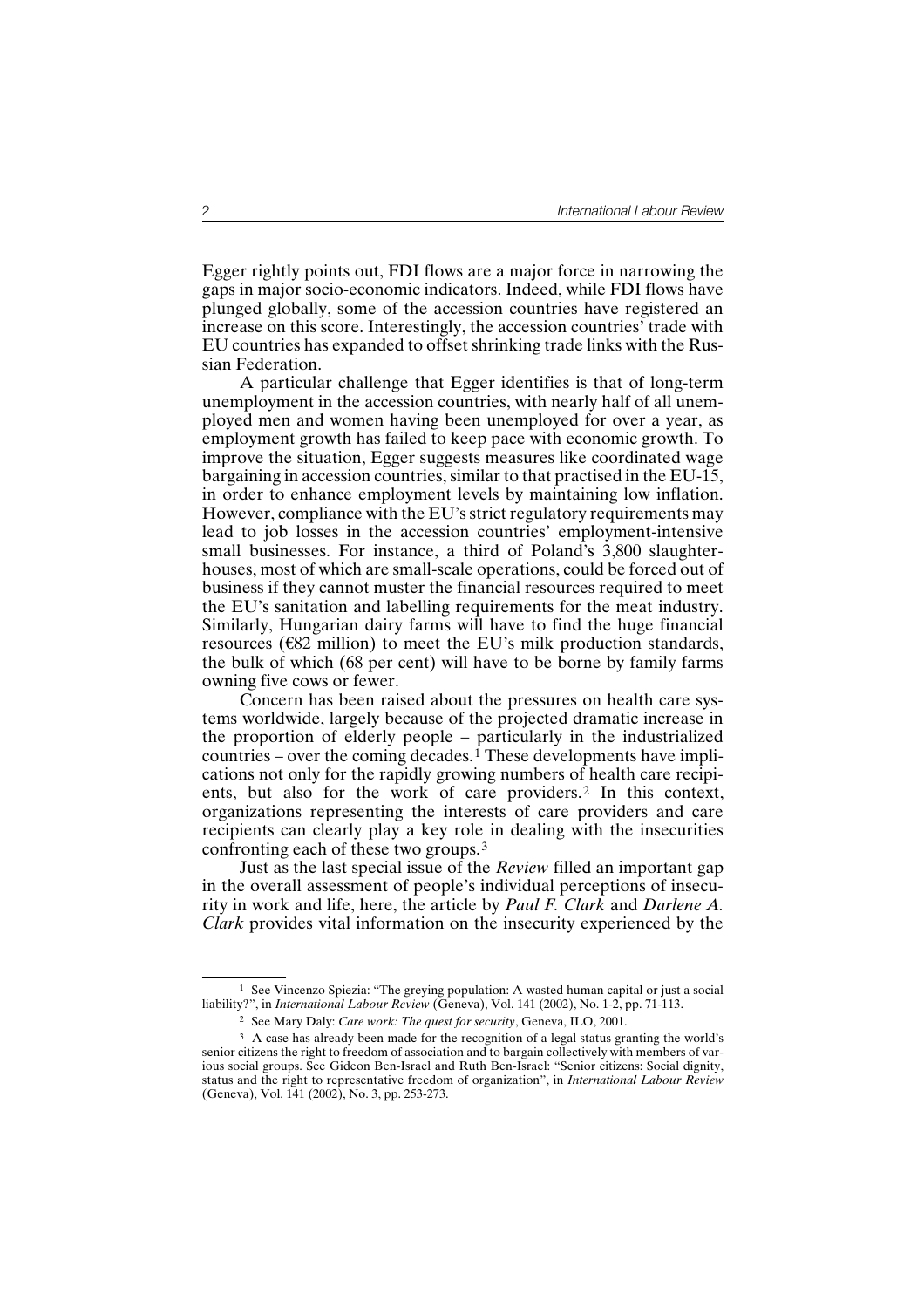members of nurses' organizations themselves, as care providers.<sup>4</sup> Specifically, the authors highlight the problems identified and the priorities for remedial action proposed by 105 of the world's 298 nurses' organizations, spread over 76 countries. The nursing profession, representing the single largest occupational group among health care workers, is unanimous in identifying under-staffing, safety and health, mandatory overtime, privatization and "floating" as serious problems. Yet disaggregation of the data collected from the nurses' organizations reveals divergences in their approaches to resolving these problems, arising from cultural, economic and demographic differences between countries. The empirical findings presented in this article are also intended to facilitate cross-country exchange of experiences with a view to finding innovative solutions to complex problems that go beyond collective bargaining.

A recent article in the *Review* found no evidence to support the hypothesis that foreign investors favour countries with lower labour standards.5 This finding was based on a consideration of three core labour standards – freedom of association and the right to collective bargaining, discrimination in employment and occupation, and child labour – but the analysis did not include forced labour due to data limitations. Now, based on data from 83 countries, the article by *Matthias Busse and Sebastian Braun* in this issue of the *Review* shows that FDI flows are negatively linked to the incidence of forced labour, thereby reaffirming the general validity of the conclusions of the earlier article. <sup>6</sup> This article goes a step further by seeking to demonstrate empirically that the existence of forced labour is positively associated with comparative advantage in the production of unskilled-labour-intensive goods, although the relationship is not found to be strong. <sup>7</sup>

Given the methodological difficulty of measuring the incidence of forced labour, Busse's article on forced labour makes a significant contribution to the empirical literature on this subject. This difficulty is reaffirmed in this issue's "Perspective", by *Caroline O'Reilly* and *Roger*

<sup>4</sup> See *International Labour Review*, Vol. 141 (2002), No. 4 (a special issue on socioeconomic security).

<sup>5</sup> See David Kucera: "Core labour standards and foreign direct investment", in *International Labour Review* (Geneva), Vol. 141 (2002), No. 1-2, pp. 31-69.

<sup>6</sup> The eight forms of forced labour used for establishing this relationship include slavery and abduction, coercive recruitment practices, domestic workers in forced labour situations, bonded labour or debt bondage, and prison labour.

<sup>7</sup> The same author elsewhere demonstrates that the effect of labour standards on comparative advantage in unskilled-labour-intensive goods in developing countries depends on the type of labour standard considered. It is claimed that the existence of forced and child labour enhances comparative advantage in unskilled-labour-intensive products while the opposite happens when there is a gender-based discrimination against women and this relationship with basic trade union rights is ambiguous (Matthias Busse: "Do labour standards affect comparative advantage in developing countries?", in *World Development* (Oxford), Vol. 30, No. 11, 2002, pp. 1921-1931).